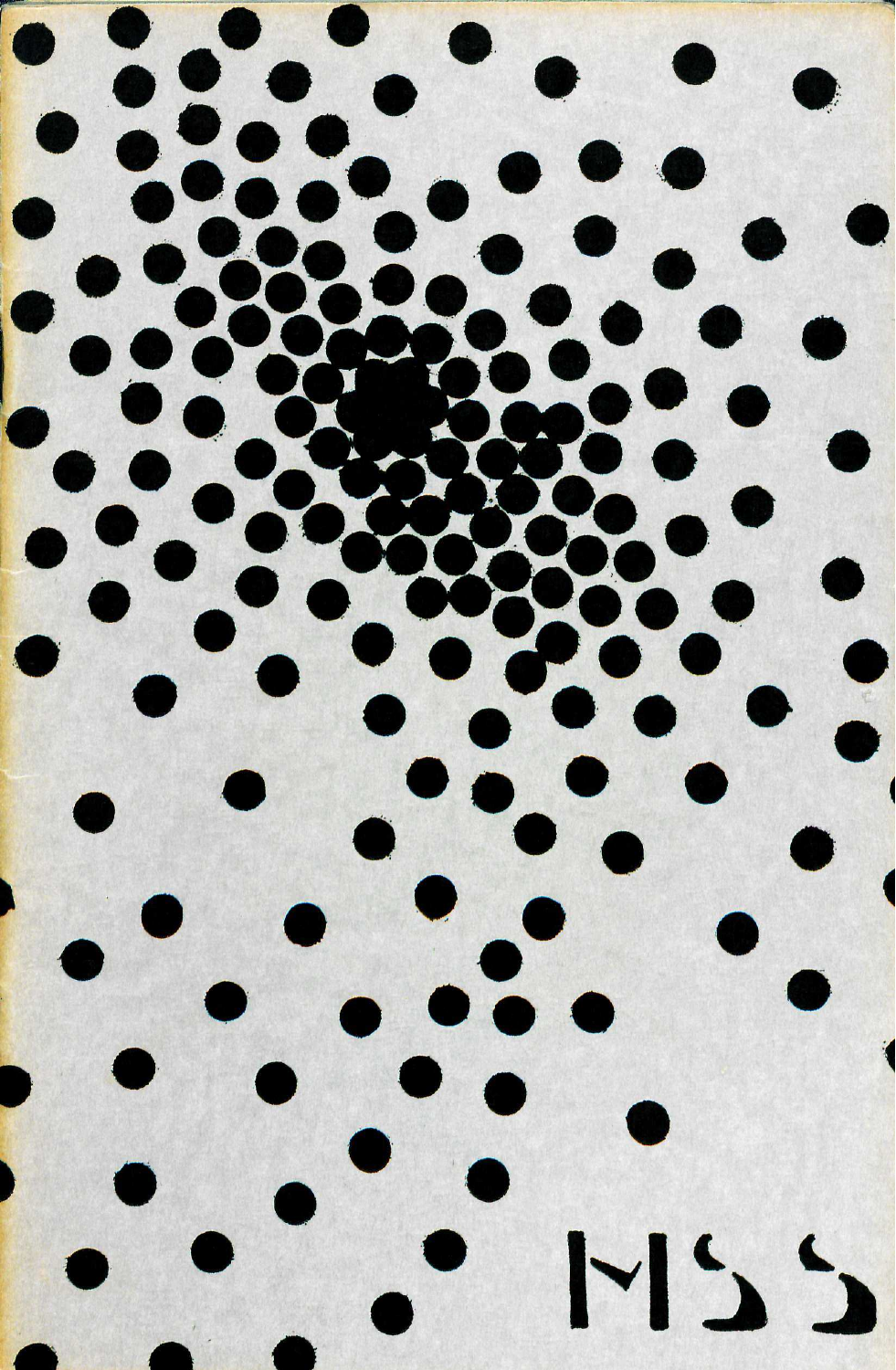

Volume 38, No.1

May, 1970

**Butler** University

Indianapolis, **Indiana**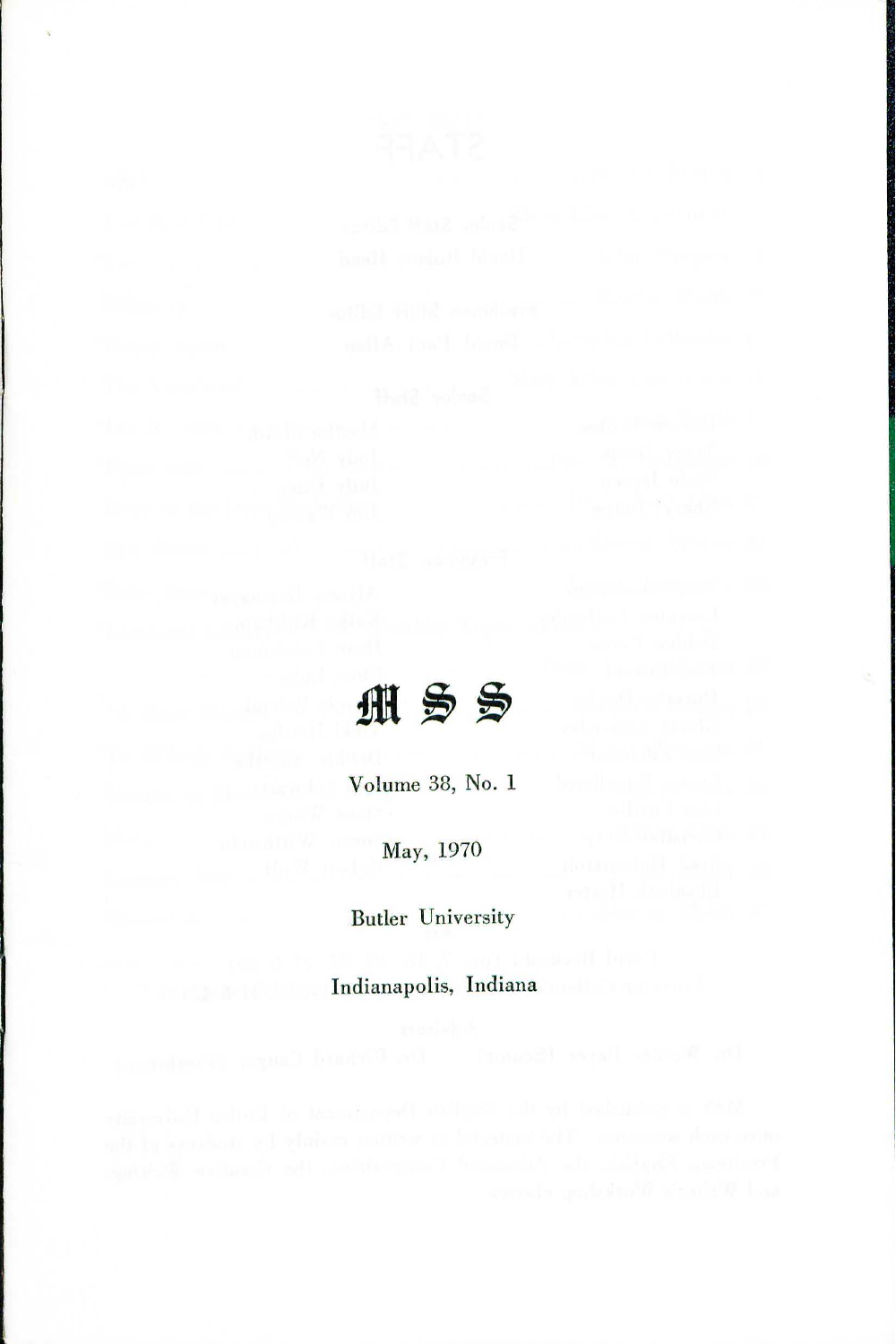# **STAFF**

Senior Staff Editor David Robert Head

Freshman Staff Editor David Paul Allen

### Senior Staff

Bonnie Britton Terry Davis Susie Jensen Cheryl Judge

Martha Moldt Jody Neff Judy Utter **Jim Warren** 

#### Freshman Staff

Terry Anderson Lorraine Callender Debbie Coons Tom Cornet Dorothy Doyle Gloria Easterday Bart Edelman Laurie Engelhard Lisa Fusille Christine Gray Fred Haberstroh Elisabeth Harter

Alyson Hermayer Kathy Kirkham Dean Landsman Chris Luka Bonnie Poland Vicki Rardin Debbie Shutske *Ann* Schwartz Steve Warye Susan Wirthwein Robert Wolf

#### **Art**

Carol Bockoski (pp. 7, 16, 19, 25, 27 & 39) Lorraine Callender (Cover and pp. II, 17, 32,41 & 42)

#### Advisors

Dr. Werner Beyer (Senior) Dr. Richard Cauger (Freshman)

MSS is published by the English Department of Butler University once each semester. The material is written mainly by students of the Freshman English, the Advanced Composition, the Creative Writing, and Writer's Workshop classes.